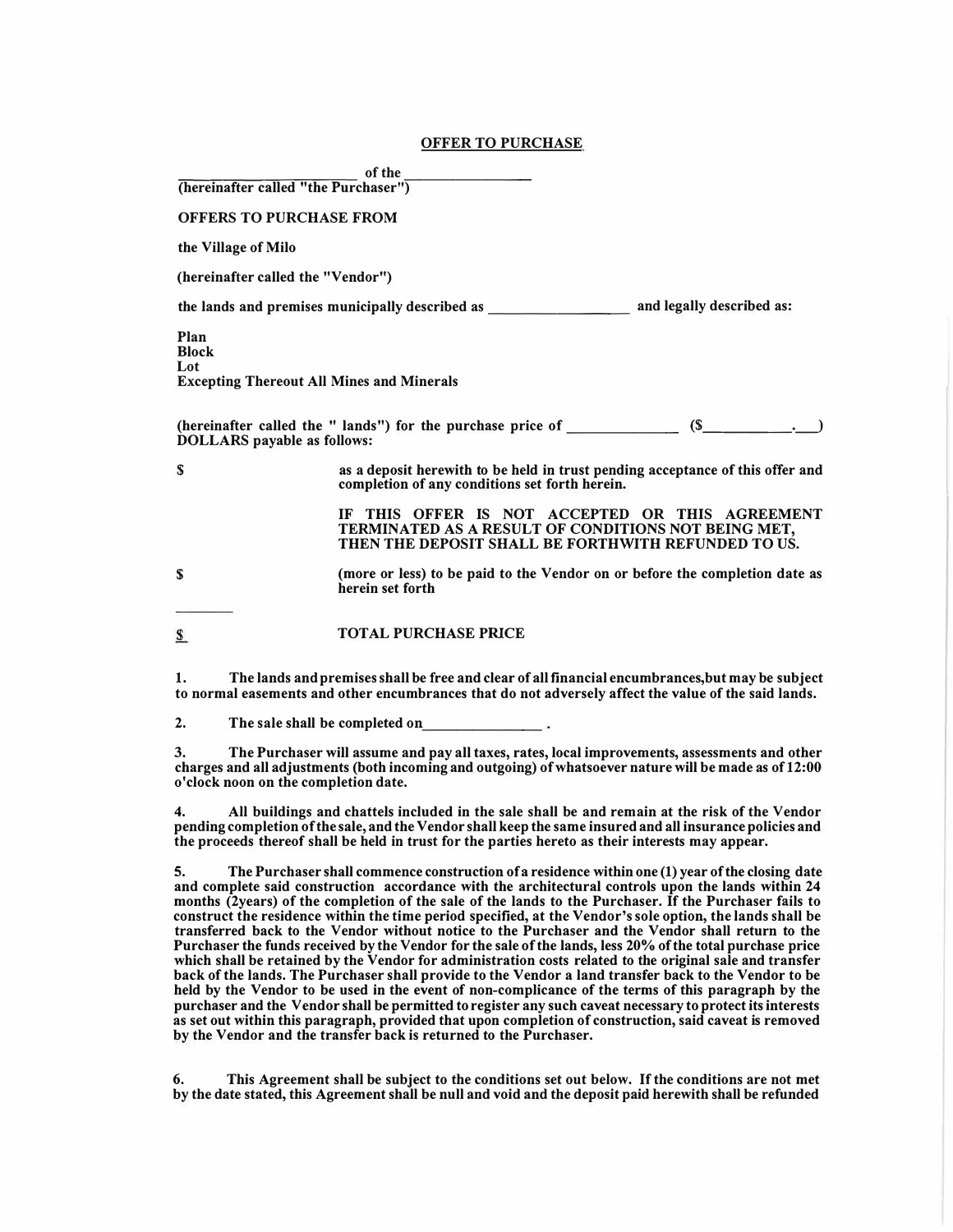**to the Purchaser. The conditions may be unilaterally waived by the Purchaser by written notice to the Vendor on or before the expiry date for the satisfaction of the condition. The conditions are as follows:** 

**a. That the Purchaser obtain mortgage financing to purchase the within lands satisfactory to him by , \_\_\_\_\_\_\_\_ and the Purchaser shall communicate the compliance of this condition to the Vendor not later than 6:00 P.M. on that date.**

**7. All money owing to the Vendor shall be paid to the Vendor's Solicitor on or before date of completion. If the Vendor agrees to accept monies after the date of completion, the Purchaser shall pay interest at the rate of 7% per annum on any money owing to the Vendor at the date of completion, from the date of completion until the money is releasable to the Vendor.**

**8. This Real Estate Purchase transaction will be completed by way of the Western Torrens Protocol if it is permitted by the Purchaser's mortgage company . In the event that the Purchaser's mortgage company does not permit the use of the Western Torrens Protocol, the Purchaser agrees to buy Title (Gap) Insurance for the purposes of completing the Real Estate Transaction on the completion date**

**9. The total cost of discharging any existing mortgage, caveat or other encumbrance not being assumed by the Purchaser shall be paid by the Vendor.**

**10. The Vendor represents and warrants to the Purchaser that he is not now nor will he in sixty (60) days after possession date be a non-resident of Canada within the meaning of the Income Tax Act of Canada and that he is not the agent or trustee for anyone with an interest in these lands who is or who will in sixty (60) days after possession date be a non-resident of Canada within the meaning of the Income Tax Act of Canada.**

**11. Vacant possession of the lands shall be given to the Purchaser at 12:00 o'clock noon on the date of completion provided that all conditions are met and the entire purchase price is paid in the manner as previously set forth in this Agreement.**

**12. The Purchaser has inspected and agrees to purchase the lands as it stands, and it is agreed that there is no representation, warranty, collateral agreement, zoning, municipal permit or license, or condition affecting the said lands of the agreement to purchase and sell, other than is expressed herein in writing.**

**13. Any tender of money may be made by certified or banker's cheque or solicitor's trust account cheque.**

**14. Any tender of money may be made by the Purchaser, or the Purchaser's solicitor to the Vendor's solicitor and may be subject to the trust condition that the funds not be released until such time as clear title, subject only to those encumbrances envisaged herein, has been issued in the Purchaser's name.**

**15. The lands on completion date shall be vacant and free of all tenancies.**

**16. The Transfer of Land shall be prepared at the expense of the Vendor, and delivered to the Purchaser's Solicitor within a reasonable time prior to the date of completion.**

**17. The Purchaser shall pay all expenses involved with registration of the transfer and issuance of title in the Purchaser's name.**

18. If the lands are not presently serviced with services inclusing but not limited municipal water **and sewer lines, roadway and laneways, and/or grading, the installation of such utilities shall occur at such times decided upon by the Vendor, at the Vendor's sole discretion.**

**19. The Purchaser shall be solely responsible for the installation and maintenance of all utilities within the Lands.**

**20. The Purchaser shall be solely responsible for providing any fill dirt and top soil the Purchaser**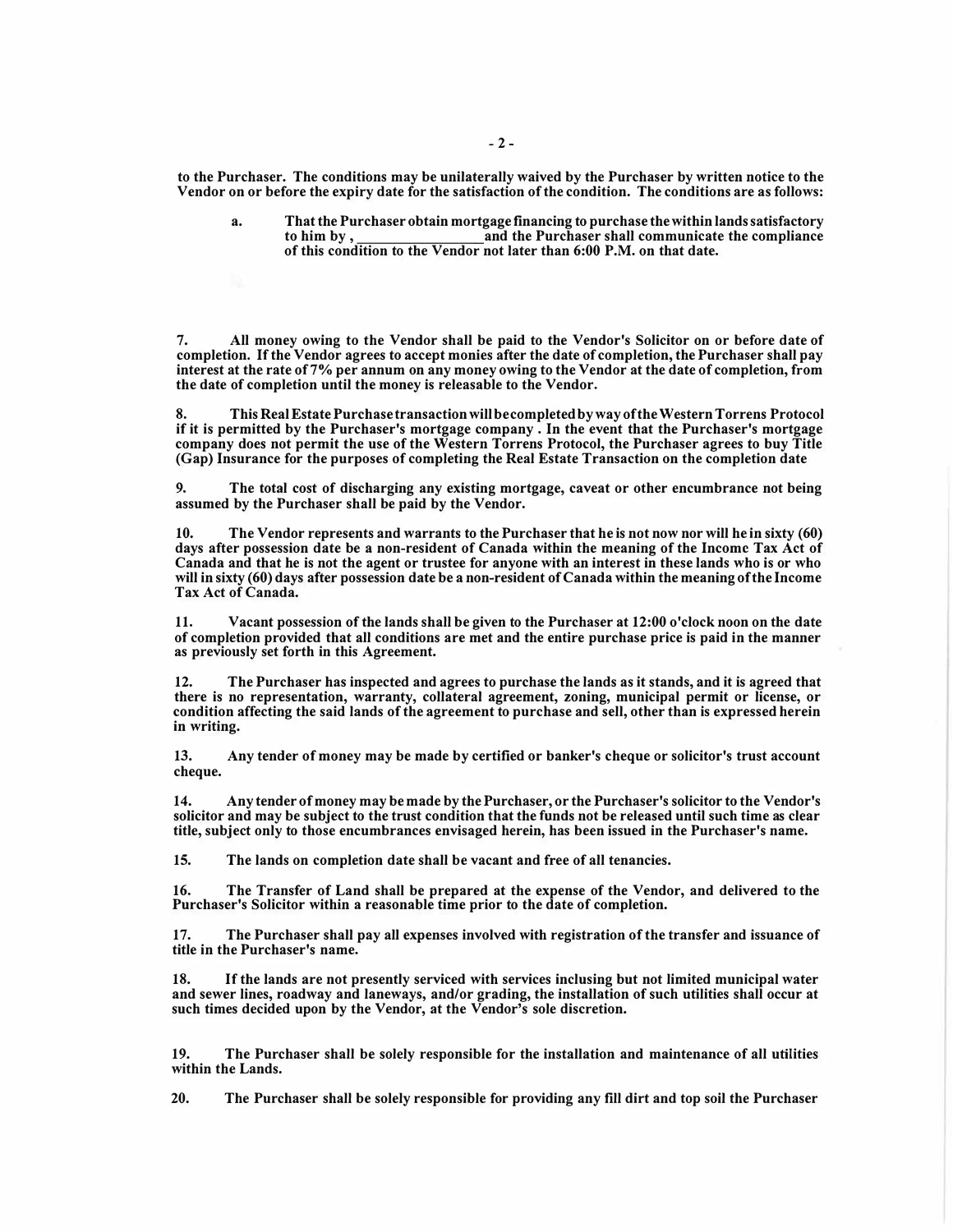**requires to landscape the Lands.** 

**21. The Purchaser shall be solely responsible for establishing property lines, survey certificates and footing certificates as required.**

**22. In the event the Vendor does not provide the Transfer of Land to the Purchaser or his Solicitor in sufficient time to register prior to the completion date, then the Purchaser shall not be obliged to pay any interest to the Vendor on that portion of the cash to close attributable to the Purchaser's own funds (and not mortgages) provided those funds are paid to the Vendor's Solicitor in trust, until the Purchaser has a reasonable time in which to register that Transfer of Land.**

**23. If a new mortgage is a condition of this contract, the Vendor agrees to allow the Purchaser's Solicitor to register the transfer of title to obtain the advance of mortgage funds on the new mortgage PROVIDED THAT the Purchaser's Solicitor complies with reasonable trust conditions imposed by the Vendor's Solicitor until the Vendor has been paid the total purchase price.**

**24. The parties agree that the representations, warranties, and covenants herein shall not merge by the acceptance of documents, the registration of documents, or the taking of possession by the Purchaser and will survive the completion of the sale.**

- **25. The deposit shall be forthwith refunded to me without deduction and without interest if:**
	- **a. my offer is not accepted, or**
	- **b. a condition is not satisfied, or**
	- **c. the Vendor fails to perform this contract.**

**However, if this Offer is accepted and all conditions are satisfied and I then fail to perform this contract, the deposit shall be subsequently forfeited on account of liquidated damages and the Vendor may also take such other remedies against the Purchaser as the Vendor has at law.** 

**26. If GST is applicable to this transaction:**

- **a. If the Purchaser is registered for GST, he will supply his GST registration number to the Vendor and the Parties agree to file the Proper forms and Elections so that GST need not be paid with the Purchase price.**
- **b. In the event that the Purchaser is not registered for GST or GST can not be deferred or waived by filing of the proper forms or elections on any portion of the purchase price, the Purchaser agrees to pay to the Vendor the applicable GST.**

**27. This Agreement shall enure to the benefit of and be binding upon the heirs, executors, administrators and assigns of the parties hereto and where the singular is used throughout this Agreement, the same shall be construed as meaning the plural when the context hereto so requires.**

**28. Time is of the essence hereto.**

**DATED at the Village of Milo, in the Province of Alberta this day of** , 20

Witness **Purchaser Purchaser** 

**Witness Purchaser**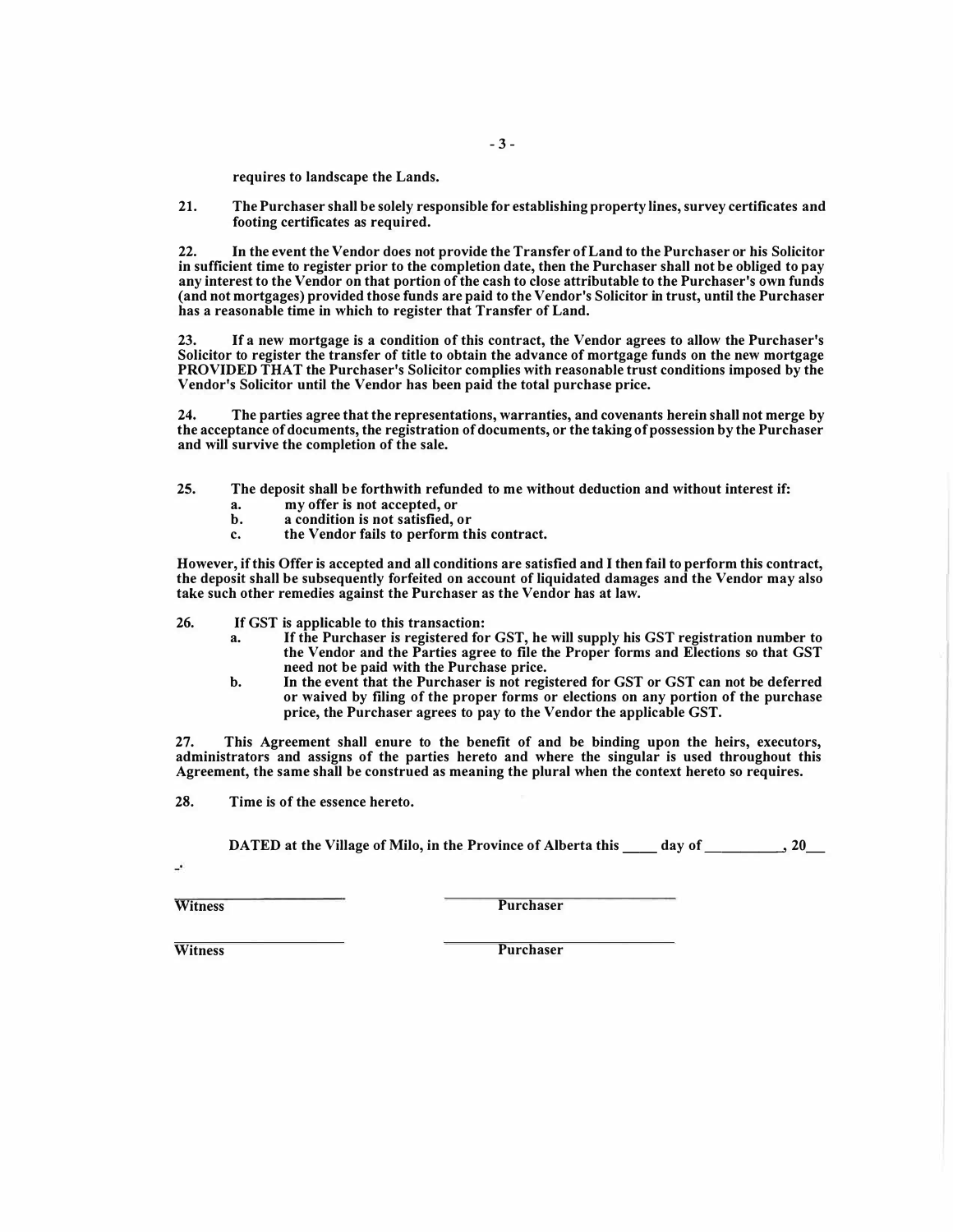### **ACCEPTANCE**

**The undersigned, the Village of Milo , do( es) hereby accept the above offer with all the conditions contained therein. The undersigned further agrees to and with the Purchaser to duly complete the sale on the terms and conditions of the above Offer.** 

DATED at Brooks, in the Province of Alberta this \_\_\_ day of \_\_\_\_\_\_\_\_\_, 20\_\_.

**Witness Vendor** 

**Witness Vendor** 

 $\blacksquare$ 

**VENDOR'S SOLICITOR:** 

**PURCHASER'S SOLICITOR:**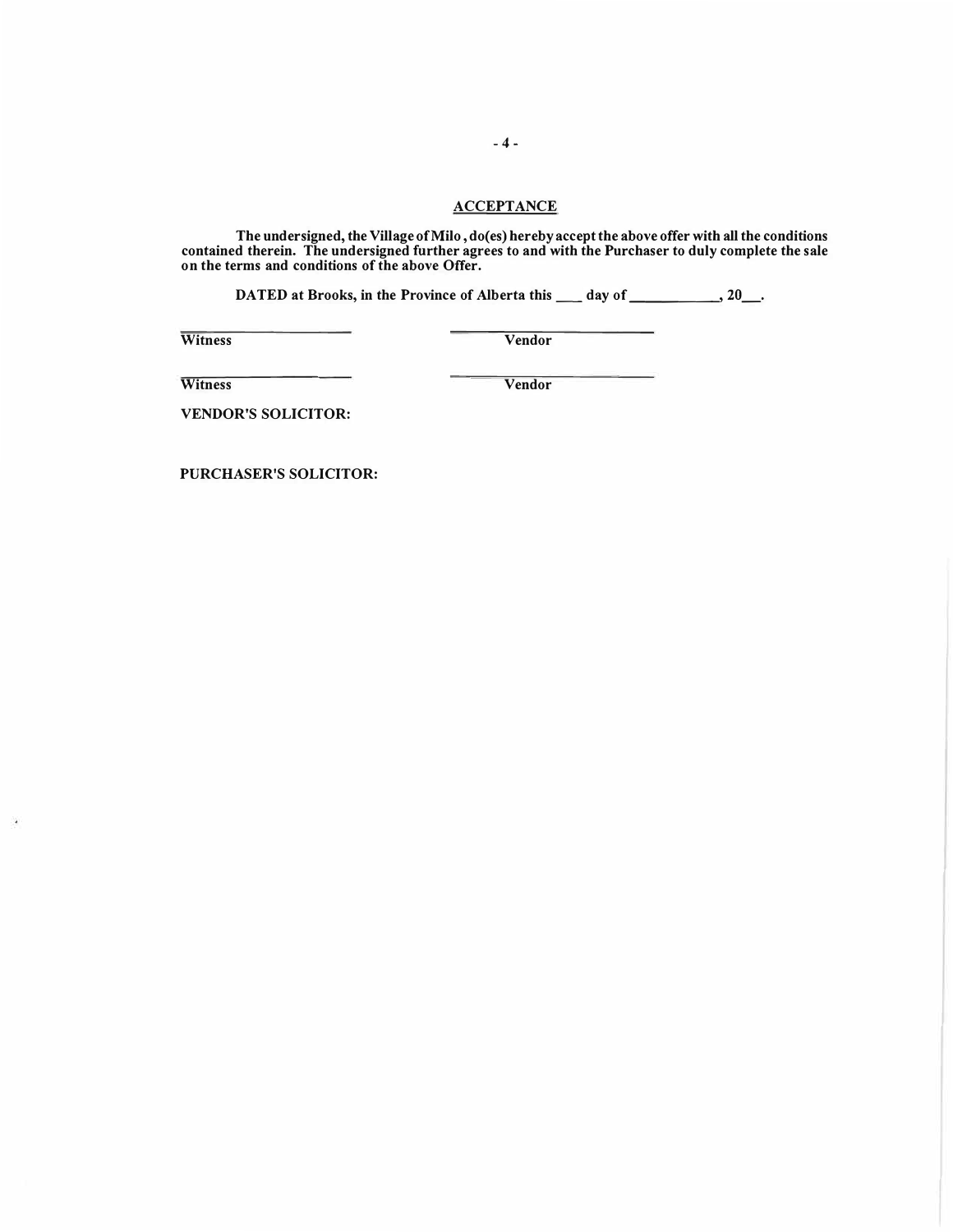### RESTRICTIVE COVENANT AS TO USE OF LAND To: THE REGISTRAR OF THE LAND TITLES OFFICE OF THE SOUTH ALBERTA LAND REGISTRATION DISTRICT, LAND TITLES OFFICE, CALGARY, ALBERTA.

WHEREAS the Developer is the registered owner of the Dominant Lands and the Servient Lands described in Schedule "A" attached hereto, situate in the Village of Milo, in the Province of Alberta;

AND WHEREAS the Developer intends to impose a scheme of mutually enforceable restrictions with respect to the use and Improvements of the Lands and buildings thereon in order to preserve the integrity of the Development;

NOW THEREFORE the Developer, as registered owner in fee simple, of all of the Lots, in consideration of the premises and the mutual covenants herein contained. on its own behalf and on behalf of its successors in title to each such Lot does hereby covenant and agree with itself as registered owner of each of the Lots and with each of its successors in title thereto, that the conditions and restrictions contained in this agreement shall be binding upon the Lots.

1. In this Restrictive Covenant, including the preamble, the following words and expressions have the meanings set out below:

(a) "Development" means the residential single family housing subdivision plan within which the Lots are located;

(b) "Developer" means Village of Milo;

© "Dominant Lands" means the lands described as Dominant Lands in Schedule "A" hereto;

( d) "Dwelling" means any residential dwelling constructed on any of the Lots;

(e) "Lands" means the Dominant Lands and Servient Lands described In Schedule "A" hereto;

(f) "Lots" means the lots described in Schedule "A" hereto;

(g) "Restrictions" means the provisions, restrictions and stipulations contained in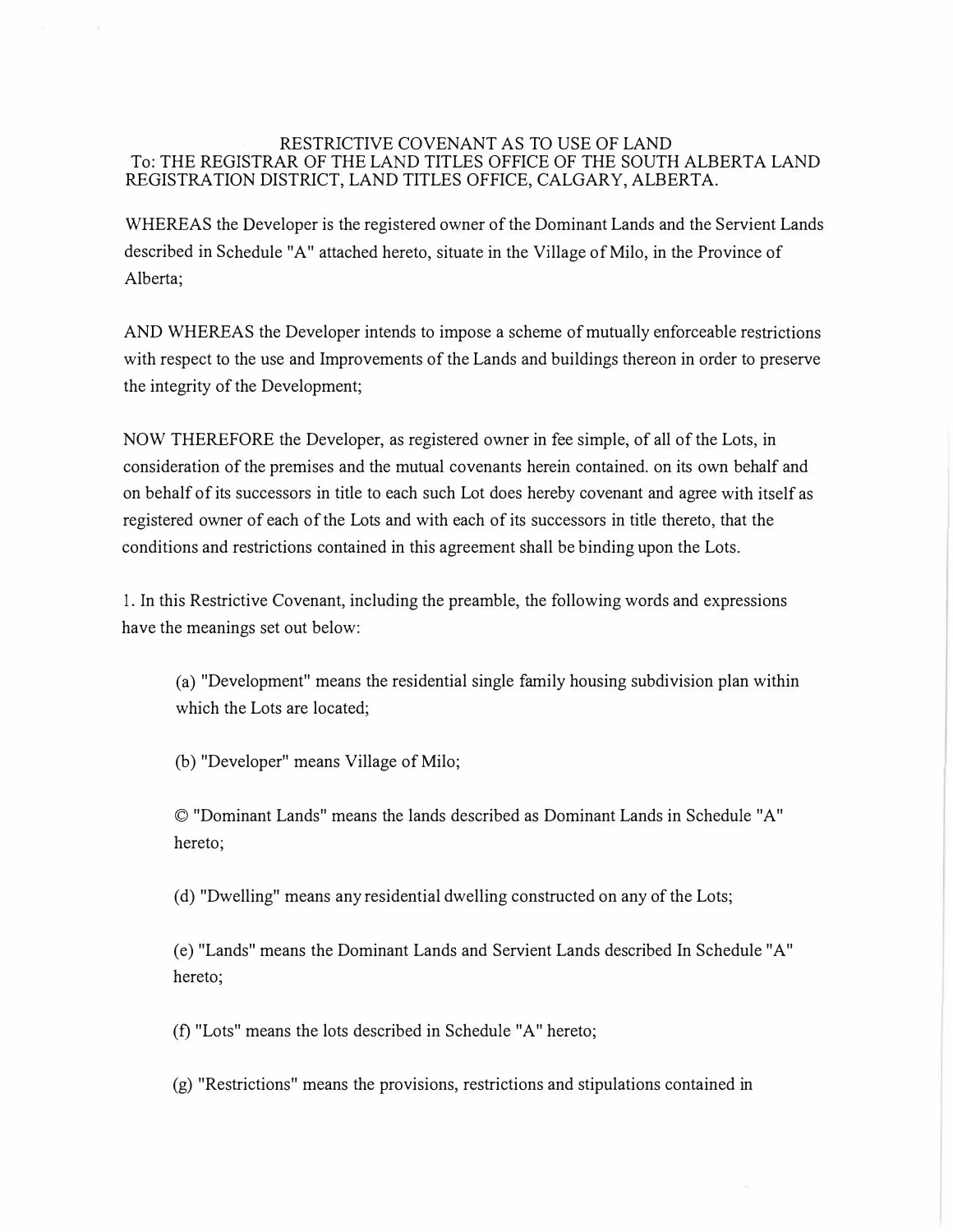Paragraph 4 of this Restrictive Covenant;

(h) "Restrictive Covenant" means this agreement, as the same may be amended from time to time, and the expressions "herein", "hereof, "hereto" I "above", "below" and similar expressions if used in any article, section or paragraph of this agreement refer to this agreement including the schedules hereto and do not refer solely to a particular article. section or paragraph unless specifically stated herein; .

(I) "Servient Lands" means the lands described as Servient Lands in Schedule "A" hereto;

2. The land use, occupancy restrictions and other restrictions herein described as being applicable to the Lots shall be and be deemed to be covenants running with the Lots and shall enure to the benefit of all Lots in the development ( other than the Lot against which they are being enforced) and may accordingly be enforced in respect of any Lot for the benefit of which they have been granted by the owner of such Lot.

3. The said covenants and conditions herein contained shall not be personally binding upon nor enure to the benefit of the Developer or its successors and assigns except when it remains the registered or beneficial owner of any of the Lots and then only in respect of such Lots as are owned by it.

4. The restrictions that apply to each lot are the following:

- (a) No dwelling shall be placed on any of the Lots unless it is constructed as a single family dwelling and a minimum of 1100 square feet on the ground level;
- (b) The maximum dwelling size shall not exceed that allowed by current Village of Milo land use bylaws;
- ( c) The maximum height of any dwelling shall be 40 feet;
- (d) All dwellings must have a minimum 4/12 (four feet in twelve feet) roof pitch.
- ( e) All dwellings must be constructed with shingles designed to last a minimum of twenty years;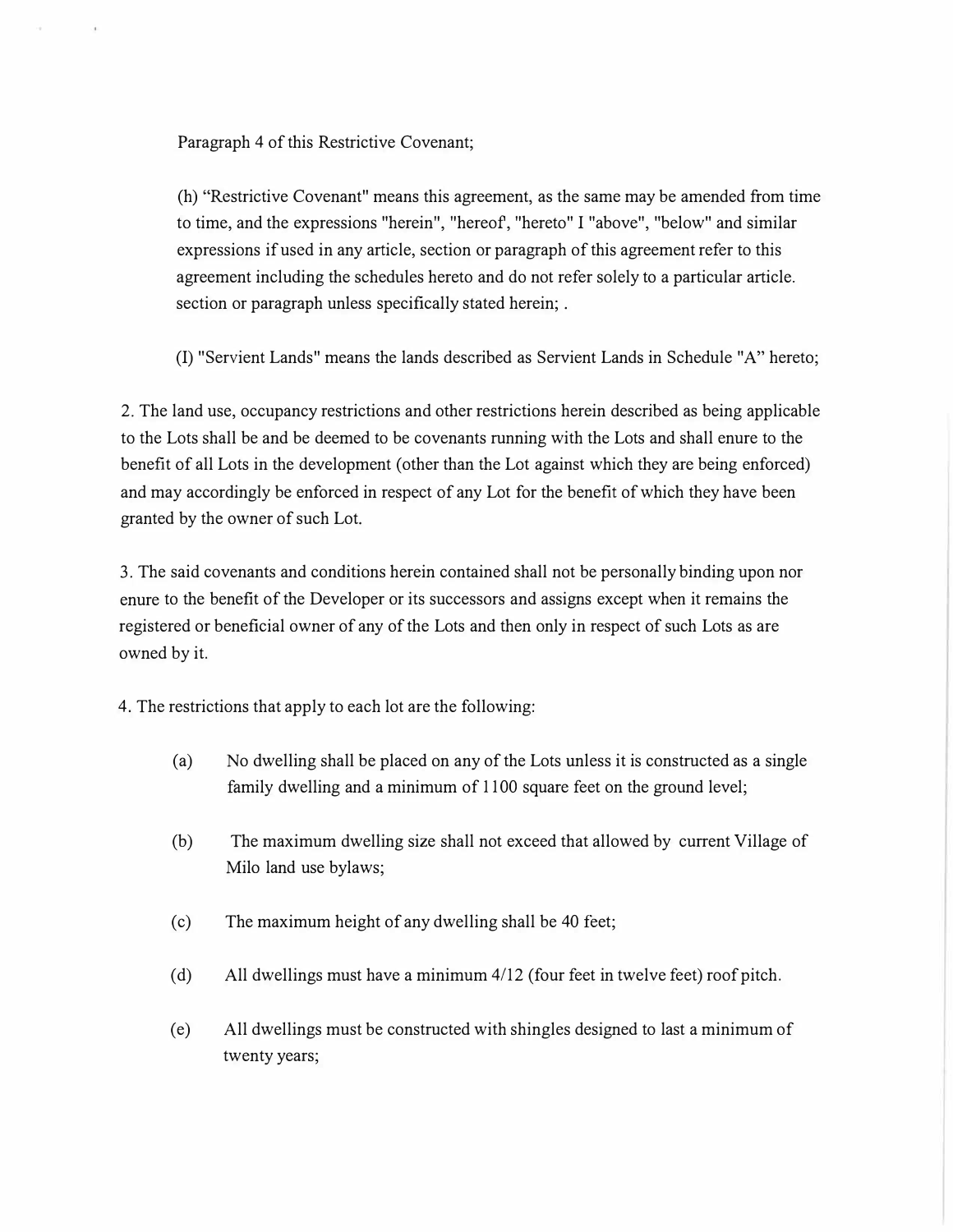- (f) All dwellings must be constructed with a minimum 18 inch roof overhang;
- (g) All dwelling roofs must be constructed with cedar or approved pine shakes, concrete tiles, clay tiles, colored metal and asphalt shingles;
- (h) All dwellings shall be constructed with the front of the dwelling facing the adjacent roadway and shall provide a minimum of ten percent window coverage on the front of the dwelling;
- (i) All Lots shall be graded in such a fashion that drainage grades shall drain to the adjacent roadway and not onto adjacent Lots;
- U) All driveways/sidewalks visible from the adjacent roadway shall have a clearly defined perimeter. At a minimum, driveways/sidewalks must have a gravel base covering and within the perimeter.
- (k) All dwellings shall be finished with either stonework, brickwork, wood siding, vinyl siding, stucco, non standing seam metal siding, or non v-beam corrugated metal siding.
- (1) All dwelling exterior colours shall be subdued or earth tones;
- (m) No business shall be conducted in or about any Lots except for:
	- (1) A builders' temporary sales office or a model home. or
	- (2) A one room office only which is not designated by any exterior signs.
- (n) All Lots must be sodded within one calendar year of completion of a dwelling on the Lot;
- ( o) A tree with a minimum height of five feet shall be planted on the Lot within two years of completion of a dwelling on the Lot;

5. The Restrictions herein are imposed and annexed to the Servient Lands for the benefit of the Dominant Lands and may be enforced by the owner of the Dominant Lands subject to the terms hereof.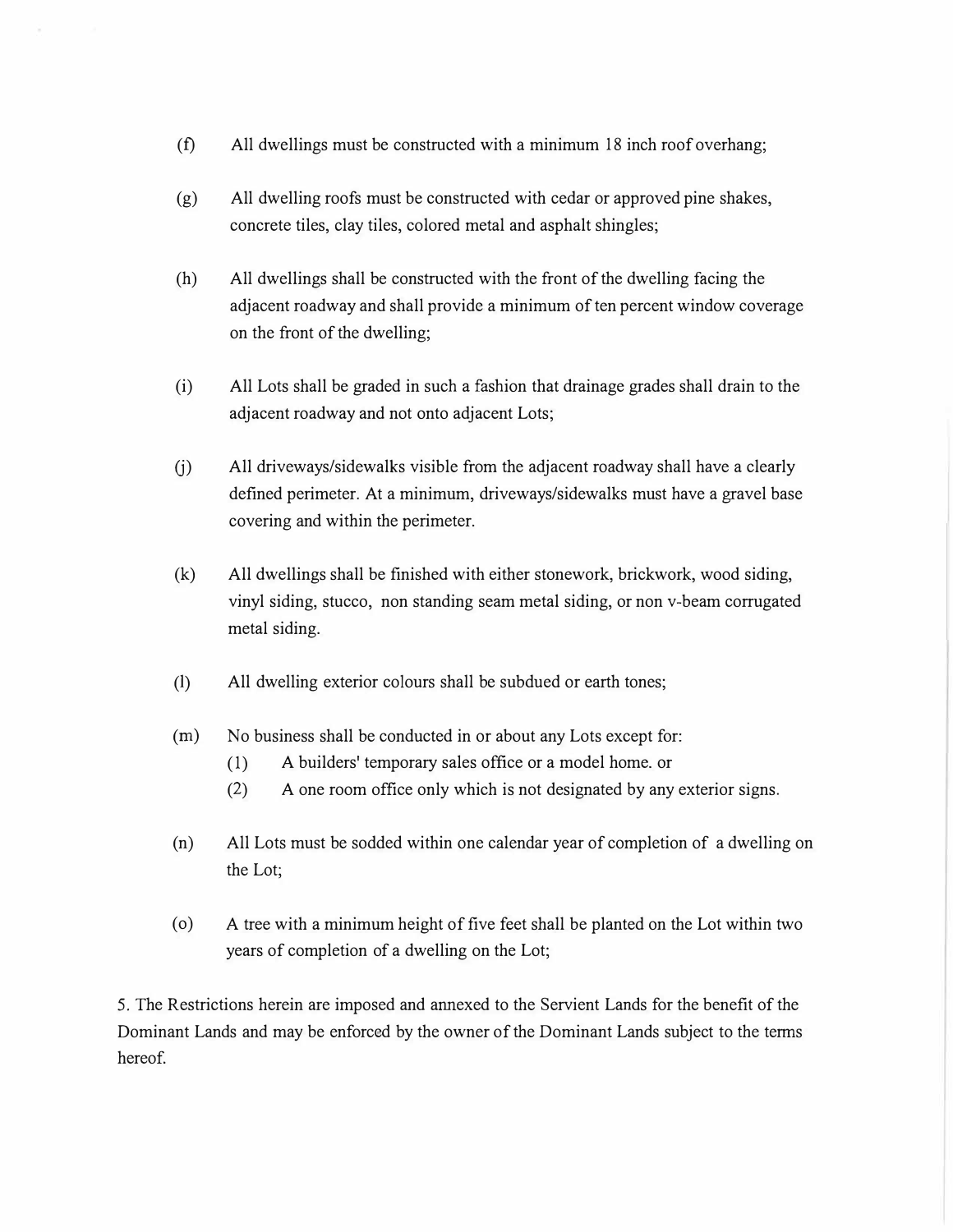6. If any of the Restrictions herein or the application thereof to any party or any circumstances shall be held by any Court of competent jurisdiction to be invalid or unenforceable to any extent, then such restriction shall be severed from the remainder of this Restrictive Covenant, and the remainder of this Restrictive Covenant or application of such Restriction to a party or circumstance. other than those to which it is held invalid or unenforceable, shall not be affected thereby and each of the remaining Restrictions of this Restrictive Covenant shall be valid and enforceable to the fullest extent permitted by law.

7. This Restrictive Covenant is in addition to the requirements of the municipal or other governmental authorities having jurisdiction in respect of the use of the Lots and nothing contained herein shall be construed as permitting or authorizing anything which is prohibited, controlled or regulated by any statute, bylaw or legislation.

8. Nothing herein shall require or oblige the Developer to enforce this Restrictive Covenant or render the Developer liable for the failure of any of the owners from time to time of the Lots to adhere to or conform with the Restrictions contained in this Restrictive Covenant, it being the intention to attach to each of the Lots and owners thereof the obligation of the compliance and enforcement of this Restrictive Covenant.

IN WITNESS WHEREOF, the Developer has executed this Restrictive Covenant this day of **AD. 2013.** 

|  | Village of Milo |
|--|-----------------|
|--|-----------------|

Per:

Per:

Village of Milo

Per:

Per: ---------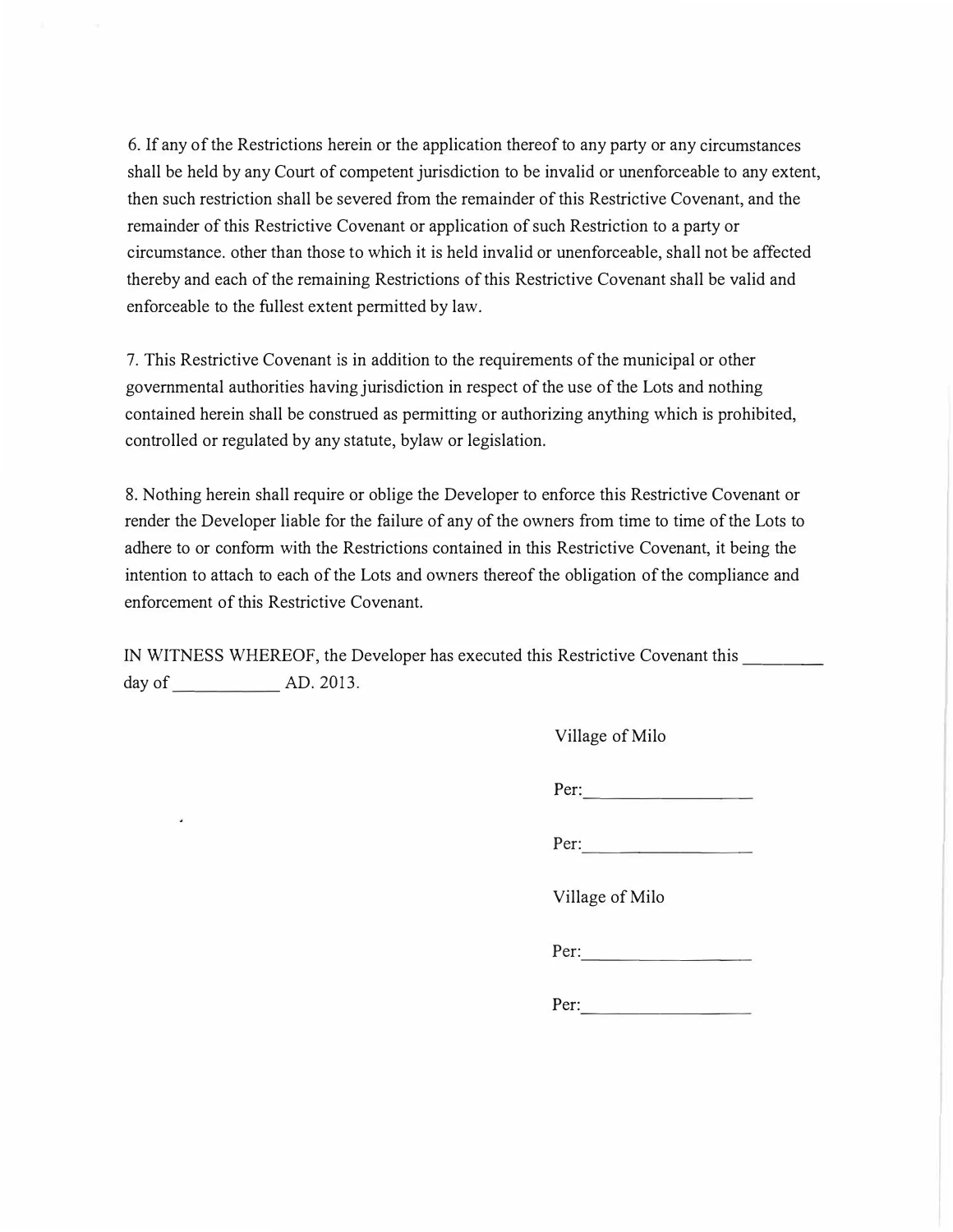# SCHEDULE "A"

### **Dominant Lands:**

PLAN 1014833 BLOCK9 LOTS 1-7 EXCEPTING THEREOUT ALL MINES AND MINERALS

PLAN 1014833 BLOCK 10 LOTS 1-8 EXCEPTING THEREOUT ALL MINES AND MINERALS

PLAN 1014833 BLOCK 11 LOTS 1-5 EXCEPTING THEREOUT ALL MINES AND MINERALS

PLAN 1014833 BLOCK 12 LOTS 1-6 EXCEPTING THEREOUT ALL MINES AND MINERALS

# **Servient Lands:**

PLAN 1014833 BLOCK9 LOTS 1-7 EXCEPTING THEREOUT ALL MINES AND MINERALS

PLAN 1014833 BLOCK 10 LOTS 1-8 EXCEPTING THEREOUT ALL MINES AND MINERALS

PLAN 1014833